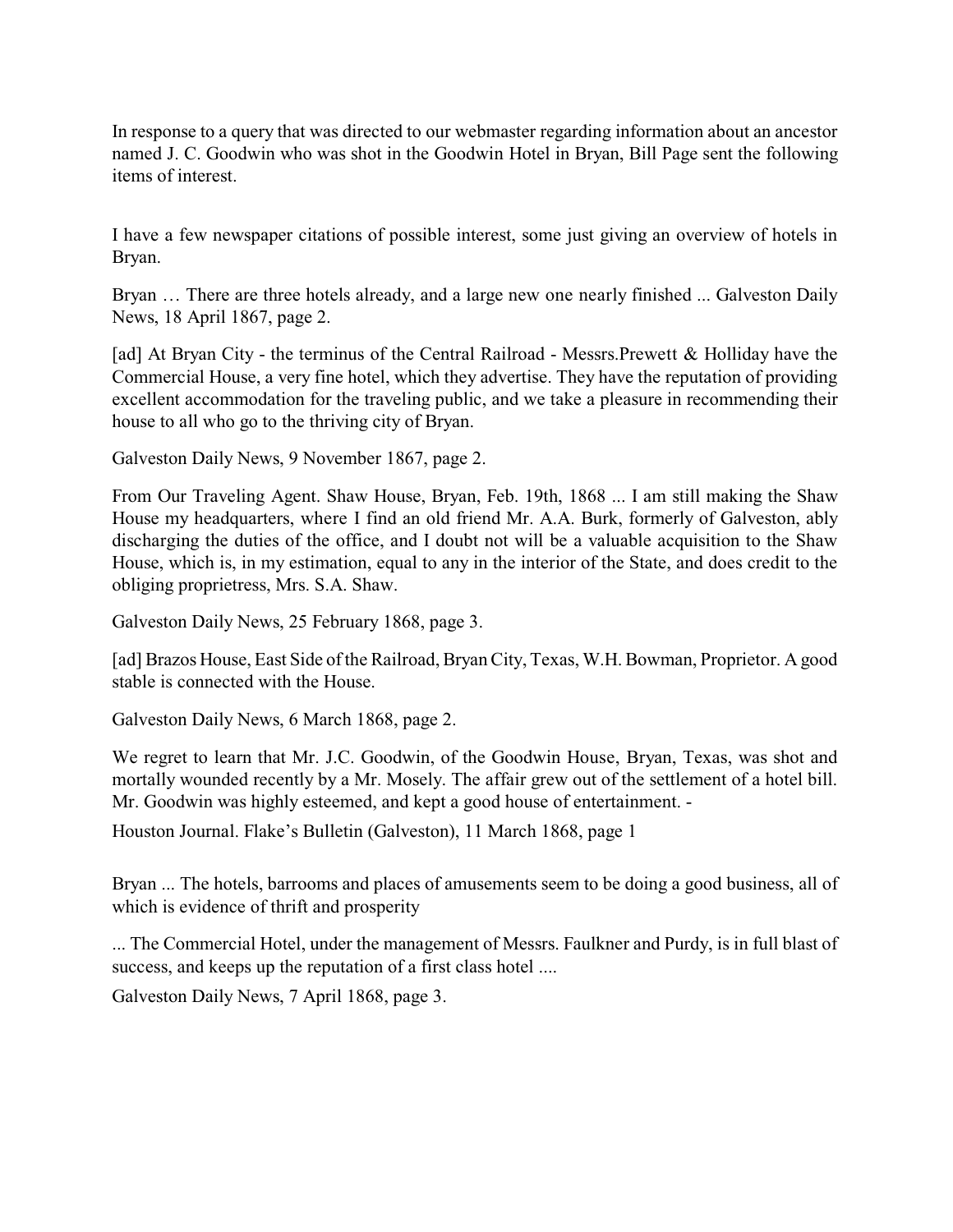A fight occurred in Bryan on Wednesday evening at the Purdy House between two barbers, which resulted in the serious wounding of each by pistol shot. The name of one of the parties was Bill Welborne and the informant thinks the other's name was John Watts.

(Marshall) Texas Republican, 9 May 1868, page 2.

[ads] Beckham House, Bryan, Texas. Mrs. M.J. Beckham, proprietress, a good livery stable is connected with the House. Commercial Hotel, seventy five yards northwest of the railroad depot, Bryan City, Texas. John O. Hill, Grantville, Ga.; B.F. Davis, Anderson, Texas. Re-opened June 9th, 1868, under the above management; promises the best possible fare and accommodations. The house is large, commodious, and the best ventilated establishment in Bryan. Having our own cows, we have constantly on hand an abundant supply of the nicest milk and butter, perfectly fresh and sweet. Our porters receive checks at cars and deliver baggage to guests at Hotel.

Dallas Herald, 15 August 1868, page 4.

A shooting affair occurred at the Brazos House, between a young gentleman of the Texas Express Company and a Mr. William Key, in which the latter was wounded. Examined before the committing magistrate and released. -

Bryan News Letter, Sept. 19. Flake's Bulletin (Galveston), 20 September 1868, page 4

As you can see, the hotels were fairly often the scene of violence. If Goodwin owned the hotel, there may be more information about it in the deed records and / or his probate records in the county clerk's office.

I don't know if the following article connects in any way with the earlier Goodwin hotel?

The Appeal says: "Bryan is making a steady growth. Several new buildings have just been completed, among them the elegant resident of our associate, G.I. GOODWIN, Esq., and the new hotel of Mrs. SCALLORN, near the passenger depot. When Mr. HEARNE completes the repairs on the GOODWIN building, in the same vicinity, we shall be well supplied with hotels. Capt. John N. HENDERSON and Judge BARMORE, are also having residences put up. Friend HENDERSON is making a cage, and we suppose the next plan will be to capture a bird to put in it. Col. P.R. SMITH, and E.L. WARD are also laying the foundations of a large two story brick building, adjoining the SMITH & BOWLES brick. A new business house has also been put up lately in the burnt district. We also learn that Capt. J.S. FOWLKES contemplates the erection of an elegant residence on the lots recently purchased by him. Other buildings are in contemplation.

Galveston Daily News, July 13, 1873, p. 4.

\*Mr. Goodwin was murdered; Mr. MOSELEY was acquitted of the crime.

(Marshall) Texas Republican, 4 Apr.1868, p.2, col.8 [I don't have an actual copy of this article - just a brief abstract]